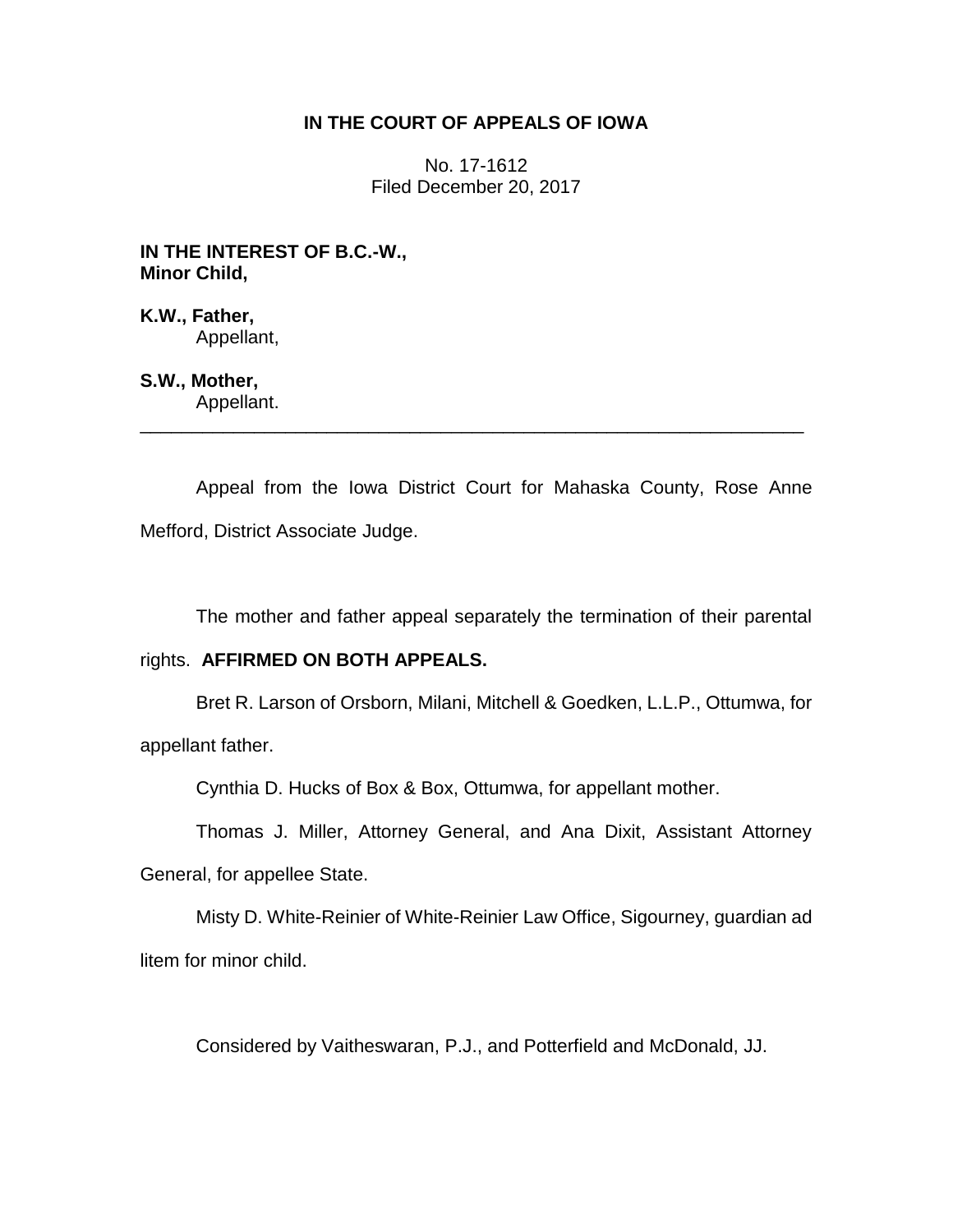### **POTTERFIELD, Judge.**

A father and mother appeal separately the termination of their parental rights to their child, B.C.-W., born in February 2013. Both parents' rights were terminated pursuant to Iowa Code section 232.116(1)(f) (2017). The mother argues there is not clear and convincing evidence to support the statutory grounds for termination and termination is not in B.C.-W.'s best interests. The father argues service of process for the termination petition with notice of hearing date was improper, there is not clear and convincing evidence to support the statutory grounds for termination, reasonable efforts towards reunification were not made, and the court erred in denying the father's requested continuance for the hearing on permanency and termination.

## I. **Background Facts and Proceedings.**

This family has previously been involved with the Iowa Department of Human Services (DHS) and the juvenile court. In July 2014, B.C.-W. was adjudicated a child in need of assistance (CINA) and removed from the home due to both parents' abuse of methamphetamine. The parents completed substanceabuse treatment, and B.C.-W. was returned to their care in November 2014.

In March 2016, DHS again became involved after local law enforcement indicated possible drug use in the home. The parents attempted to evade DHS for more than two weeks. B.C.-W. was removed from the home in April 2016 due to both parents' use of methamphetamine.

Both parents have successfully completed substance-abuse treatment and have remained sober throughout these proceedings. Both parents have also participated in reunification services, including: DHS case management; family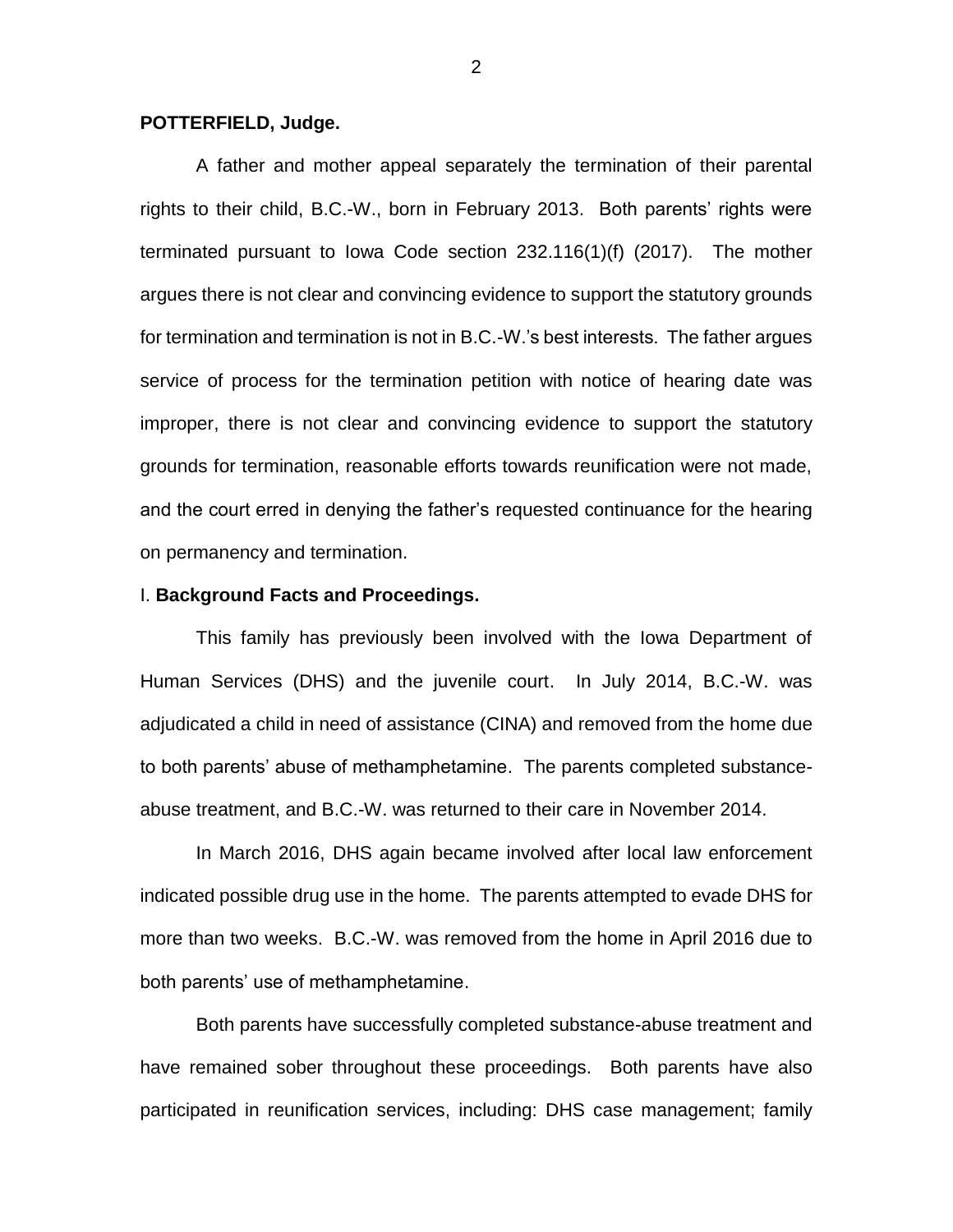safety, risk, and permanency (FSRP) services; parent partner; family team meetings; substance-abuse evaluation and treatment; psychological evaluations; couples counseling; play therapy for B.C.-W.; Wapello Family Treatment Court; parent child interaction therapy (PCIT); strengthening families; parents as teachers; and families and children together.

However, even though the parents have participated in services and remained sober, serious concerns remained at the time of the termination hearing. While the parents have participated in PCIT since April 2017, neither parent had mastered the introductory level. According to FSRP workers, the parents have not demonstrated progress since May 2017 and are still unable to parent the child adequately after participation in services since April 2016. The parents' attitude toward services has deteriorated, and they are frequently uncooperative with the workers' attempts to provide parenting feedback or suggestions.

The father has an IQ of 73, a third-grade oral comprehension level, and a fourth-grade reading level. The mother has an IQ of 71, a first-grade oral comprehension level, and a fourth-grade reading level. Both parents have severely impaired verbal memory abilities, meaning neither parent is likely to recall sustentative information for any significant period of time. Because of the parents' lack of progress and disability, they may never be capable of performing parental duties.

The parents have demonstrated an inability to protect B.C.-W. from harm or to meet her physical, mental, and emotional needs, even during supervised visits. In March 2017, B.C.-W. reported to her foster mother an instance of sexual assault during a supervised visit with her parents at her parents' church. The parents

3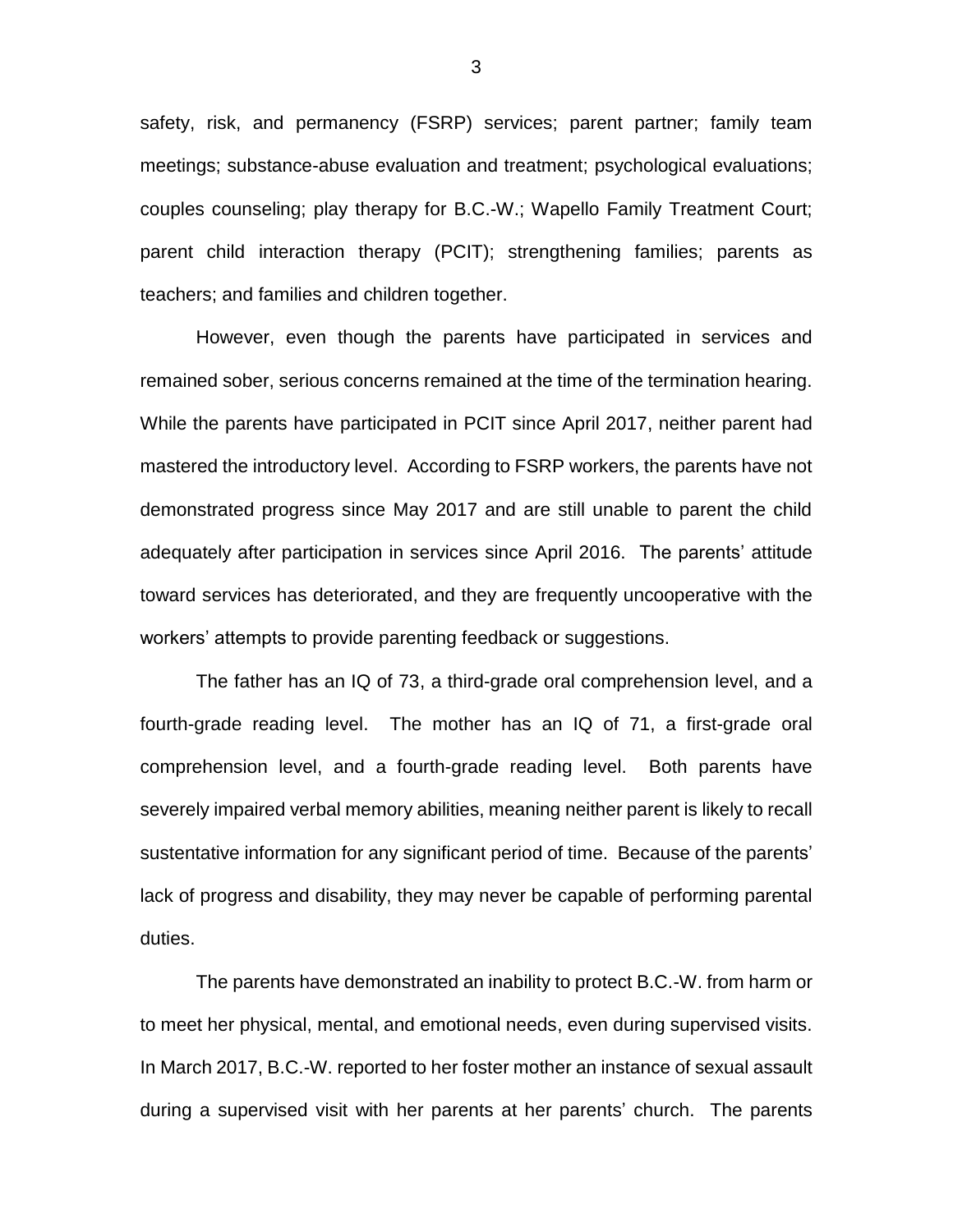refused to believe B.C.-W., although B.C.-W's story included details her parents verified. The parents failed to take B.C.-W. to the doctor when she was ill during two separate supervised visits because they did not want to spend their time at the doctor's office, instead taking their sick child to a coffee shop and the mall.

#### **II. Standard of Review.**

We review the juvenile court's decision to terminate de novo. *In re M.W.*, 876 N.W.2d 212, 219 (Iowa 2016). "Grounds for termination must be proven by clear and convincing evidence." *In re J.E.*, 723 N.W.2d 793, 798 (Iowa 2006). "Our primary concern is the best interests of the child." *Id.*

#### **III. Mother's Appeal.**

The juvenile court terminated both parents' parental rights pursuant to Iowa Code section 232.116(1)(f). The mother contests the fourth element, whether there is "clear and convincing evidence that at the present time the child cannot be returned to the custody of the child's parents as provided in section 232.106." Iowa Code  $\S$  232.116(1)(f)(4). The mother argues she has shown a willingness to engage in services to achieve reunification with her daughter. However, at the time of the termination hearing, B.C.-W. still could not be returned because the mother had not demonstrated the capacity to appropriately parent or supervise her. After seventeen months of extensive services, the mother was not able to make meaningful progress in her parenting skills. She did not respond effectively to the child's sexual-abuse allegations, demonstrating a deficiency in supervision abilities and indicating a future inability to protect B.C.-W. from harm. The record does not support a finding that B.C.-W. could be returned at the time of the termination hearing.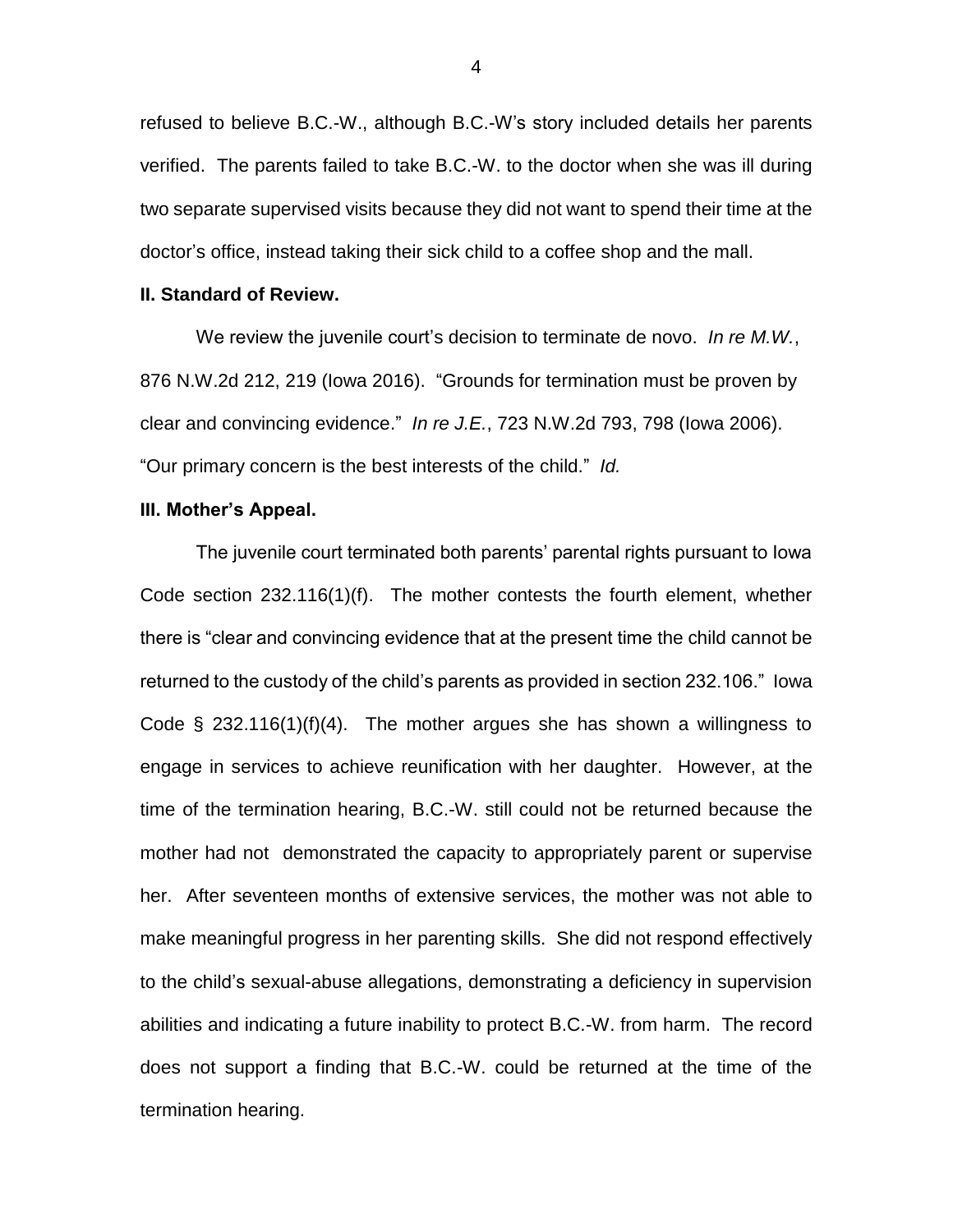Next, the mother claims termination of her parental rights was not in B.C.- W.'s best interests. *See id*. § 232.116(2). In reaching our conclusion, we consider "the best placement for furthering the long-term nurturing and growth of the child, and…the physical, mental, and emotional condition and needs of the child." *Id.* Parents' past performance is indicative of the quality of care the parent is capable of providing in the future. *In re C.K.*, 558 N.W.2d 170, 172 (Iowa 1997). At four years old, B.C.-W. has been removed from her home twice because of her parents' methamphetamine use. The court must look to the child's immediate as well as long-range interests. *In re J.E.*, 723 N.W.2d at 798. In considering the child's longterm interests, B.C.-W.'s therapist testified the child is already approaching the mental capacities of her parents.

B.C.-W.'s therapist testified B.C.-W. has "blossomed greatly with her current home situation" and "seems to be very well-adjusted at this time versus when I first saw her." B.C.-W.'s therapist also testified B.C.-W. has not formed a complete attachment with her mother and, because of past traumas, the child has shown an insecure ability to be able to bond with her parents, particularly her mother. Termination of the mother's parental rights is in B.C.-W.'s best interests.

#### **IV. Father's Appeal.**

The father first argues the juvenile court lacked jurisdiction because it did not properly serve him with the petition for termination of parental rights and notice of hearing. The father cites Iowa Code section 232.112(3), which states, "Notice under this section shall be served personally or shall be sent by restricted certified mail, whichever is determined by the court to be the most effective means of notification." The father timely received notice through restricted certified mail. He

5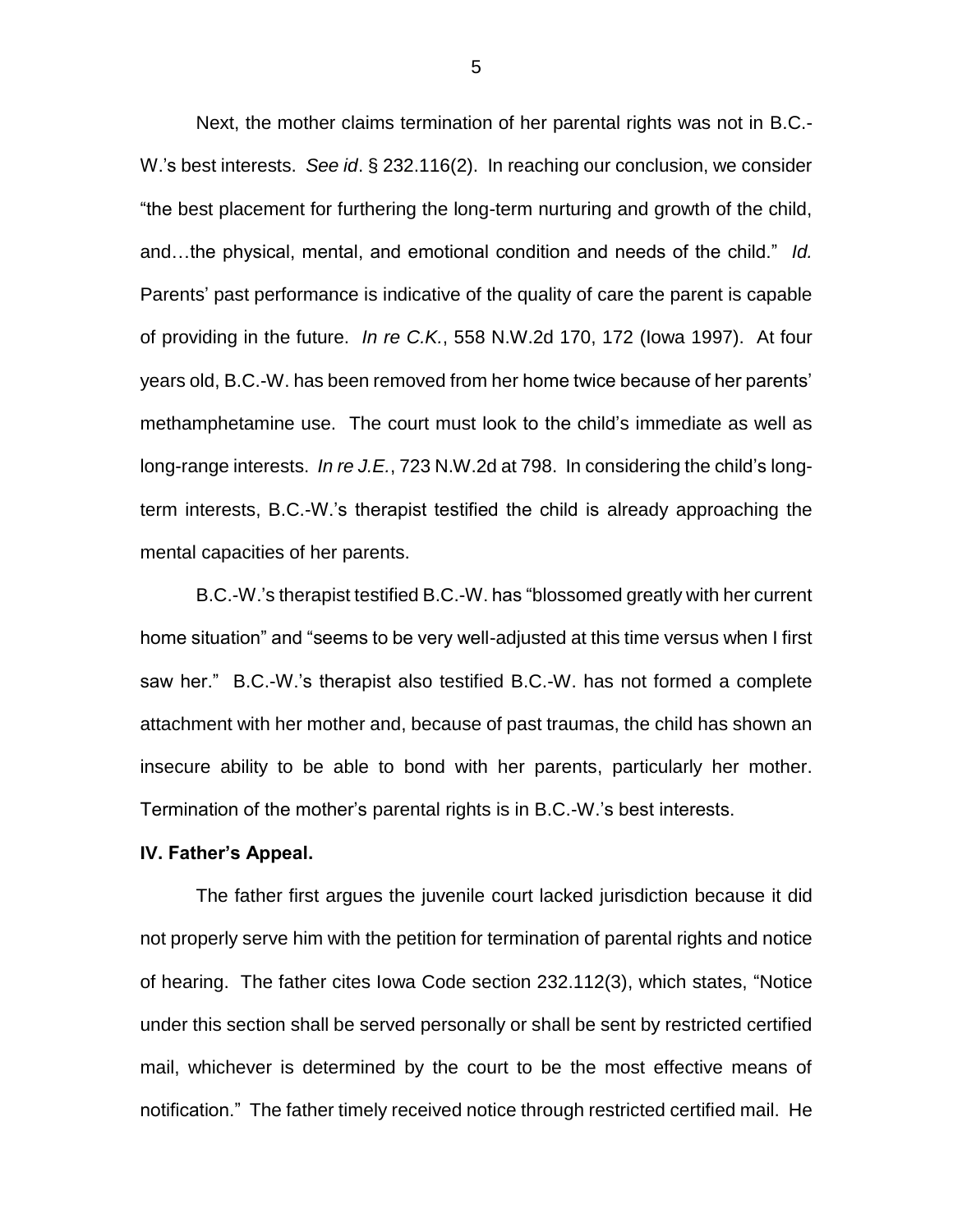argues notice was not properly served because mail is not the most effective means of notification considering his mental disability. The father had actual notice of the date and time of the termination proceeding, which was the subject of the father's motion to continue hearing and which was discussed at previous court proceedings where he was present. *See In re R.E.*, 462 N.W.2d 723, 724–25 (Iowa Ct. App. 1990) (finding notice of the ongoing CINA action sufficient notice of the termination proceeding); *see also In re J.S.*, No. 17-0081, 2017 WL 1735916, at \*2 (Iowa Ct. App. May 3, 2017) (finding service of process outside of the statutory timeframe acceptable when mother had prior knowledge of the date, her attorney had proper notice, and she failed to allege any prejudice). The father appeared at the termination hearing with his attorney. The father's argument about jurisdiction fails.

Second, the father argues there is not "clear and convincing evidence that at the present time the child cannot be returned to the custody of the child's parents as provided in section 232.106." Iowa Code  $\S$  232.116(1)(f)(4). While we consider each parent's arguments separately on appeal, for the same reasons the mother's arguments were unsuccessful, the father's also fail. The mother and father have similar learning disabilities, live together, and intend to co-parent. The father argues the juvenile court only cited potential harms in its assessment of whether the child could be returned. Termination provisions are "designed to prevent probable harm to the child and the State is not required to wait until actual harm has occurred before moving to terminate a parent's rights." *In re J.E.*, 723 N.W.2d at 798.

6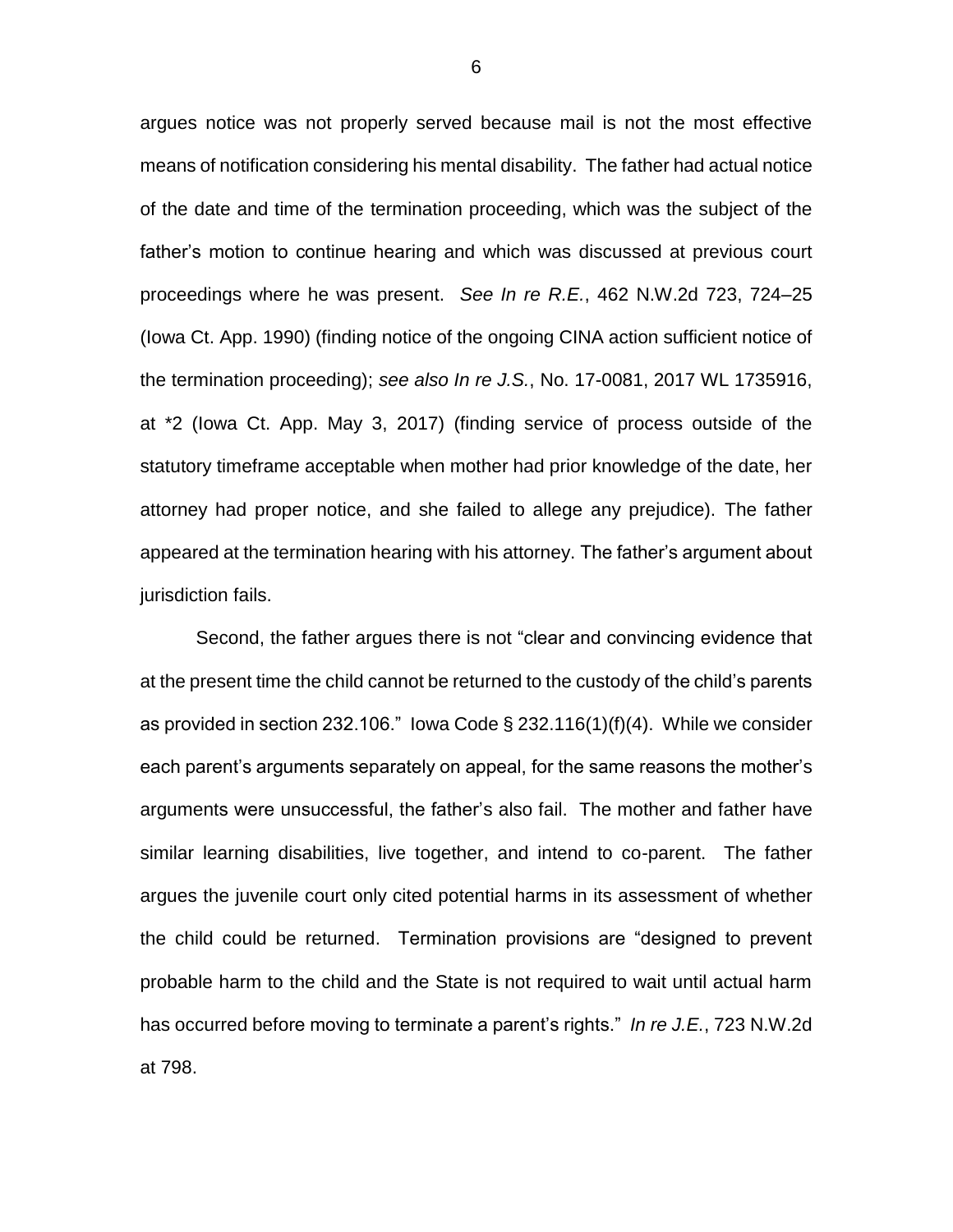Third, the father argues reasonable efforts towards reunification were not made. "Reasonable efforts to reunite the parent and child are required prior to termination." *In re T.C.*, 522 N.W.2d 106, 108 (Iowa Ct. App. 1994). The juvenile court denied the father's motion for additional visitation and reasonable efforts, finding the father was

not protective of the child in his statement of disbelief that the child had been sexually assaulted, and would place the child at further risk of harm by the same perpetrator. If anything, the evidence at the time the father rested supported a decrease in parental visitation, however the court finds that the visitation schedule should remain the same.

The father argues he was never given an opportunity to demonstrate his ability to care for the child. The father received seventeen months of extensive services to work towards reunification but failed to make meaningful progress. During supervised visits, the parents twice failed to take B.C.-W. to the doctor, claiming they did not want to do it during their time with the child. The alleged sexual assault of the child took place during a supervised visit. The parents have been unwilling to accept or implement feedback given by workers and have not advanced in PCIT. Prior to termination, the State and DHS made reasonable efforts towards reunification.

Finally, the father argues the juvenile court erred in denying his motion to continue the hearing set for permanency and termination and on his motion for additional visitation and reasonable efforts. Hearing on the father's motion took place on July 11, but there was insufficient time to hear the evidence of all the parties. The father apparently testified and then rested,<sup>1</sup> but he did not get an

 $\overline{a}$ 

 $1$  We have not been provided a transcript of the hearing.